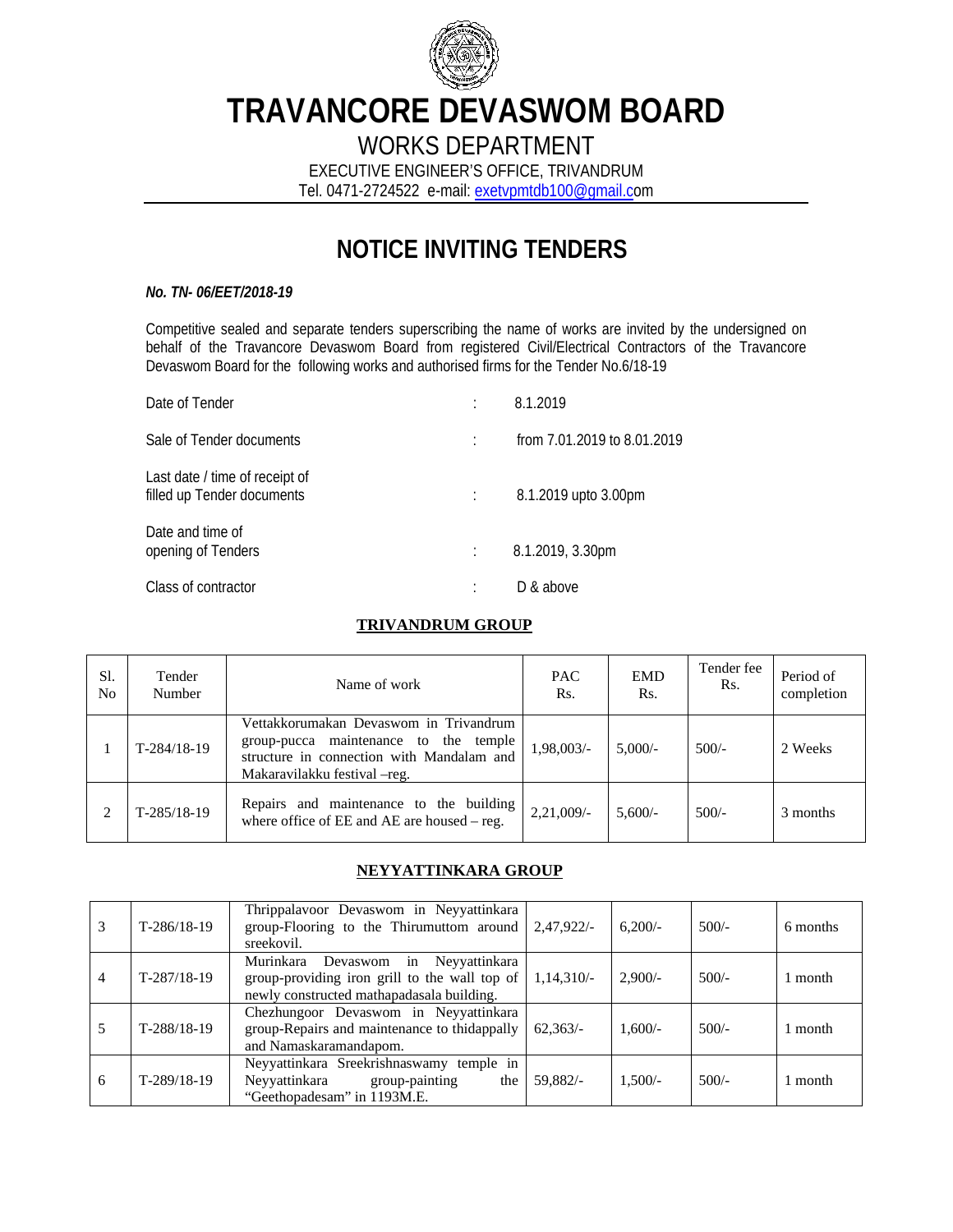### **ULLOOR GROUP**

|   | $T-290/18-19$ | Valiyaudayadichapuram Devaswom in Ulloor<br>group-Urgent maintenance to the stage<br>building.                       | $1,46,275/-$ | $3.700/-$ | $500/-$ | l month  |
|---|---------------|----------------------------------------------------------------------------------------------------------------------|--------------|-----------|---------|----------|
| 8 | $T-291/18-19$ | <b>Ulloor</b><br><b>Ulloor</b><br>Devaswom<br>in<br>group-<br>constructing toilet block for devotees(Re-<br>tender). | 2,19,917/    | $5.500/-$ | $500/-$ | 3 months |
| 9 | $T-292/18-19$ | Ulloor Devaswom in Ulloor group-Urgent<br>repairs and maintenance to the latrine block.                              | 59.248/-     | $1,500/-$ | $500/-$ | l month  |

#### **KOLLAM GROUP**

| 10 | $T-293/18-19$ | Kaliyalil Devaswom in Kollam group-filling<br>providing<br>inside<br>Thirumuttom<br>earth<br>interlocking pavers.                                               | $3,28,541/-$ | $8.250/-$  | $700/-$  | month    |
|----|---------------|-----------------------------------------------------------------------------------------------------------------------------------------------------------------|--------------|------------|----------|----------|
| 11 | $T-294/18-19$ | P.D.Thrikkadavoor Devaswom<br>in Kollam<br>group-roofing<br>with<br>sheet<br>to<br>copper<br>mandapom.                                                          | $3,87,370/-$ | $9,700/-$  | $800/-$  | 6 months |
| 12 | $T-295/18-19$ | Sakthikulangara Sreedharmasastha temple in<br>Kollam group-urgent repairs and maintenance<br>to the Pradakshinavazhy and providing ashlar<br>stone.(Re-tender). | 6,01,643/    | $15.100/-$ | $1250/-$ | 1 year   |
| 13 | $T-296/18-19$ | Kandakarnakavu devswom in Kollam group-<br>constructing B type toilet block. (Re-tender).                                                                       | 2,67,447/    | $6,700/-$  | $550/-$  | 3 months |

#### **PUNALUR GROUP**

| 14 | $T-297/18-19$ | Kannankara Devaswom in Punalur group-<br>Digging a well. (Re-tender).                                                                                  | $95.609/-$   | $2,500/-$  | $500/-$ | 3 months |
|----|---------------|--------------------------------------------------------------------------------------------------------------------------------------------------------|--------------|------------|---------|----------|
| 15 | T-298/18-19   | Kodumon Sandanalloor Devaswom in Punalur<br>group-providing flooring to the Nadapandal<br>around the sreekovil and painting temple<br>structure - reg. | $4,34,369/-$ | $10.900/-$ | $900/-$ | 3 months |
| 16 | $T-299/18-19$ | Arienkavu Devaswom in Punalur group-<br>Roofing poly carbonate multi plane sheet over<br>the temple pond-reg.                                          | 3,14,113/    | $7.900/-$  | $650/-$ | 2 months |
| 17 | $T-300/18-19$ | Devaswom in Punalur<br>Arienkavu<br>group-<br>reconstructing fallen down retaining wall.                                                               | $3,76,551/-$ | $9.450/-$  | $800/-$ | 6 months |
| 18 | $T-301/18-19$ | Ashtamangalam Devaswom in Punalur group-<br>constructing 'B' type toilet block.                                                                        | $1,76,461/-$ | 44,501/    | $500/-$ | 2 months |

#### **KOTTARAKKARA GROUP**

|  | $T-302/18-19$ | Kurikeswaram Devaswom in Kottarakkara<br>group-constructing protection wall attached to $\mid$ 4,97,771/-<br>stage and newly constructing toilet block. |  | $12.450/-$ | $1000/-$ | 6 months |
|--|---------------|---------------------------------------------------------------------------------------------------------------------------------------------------------|--|------------|----------|----------|
|--|---------------|---------------------------------------------------------------------------------------------------------------------------------------------------------|--|------------|----------|----------|